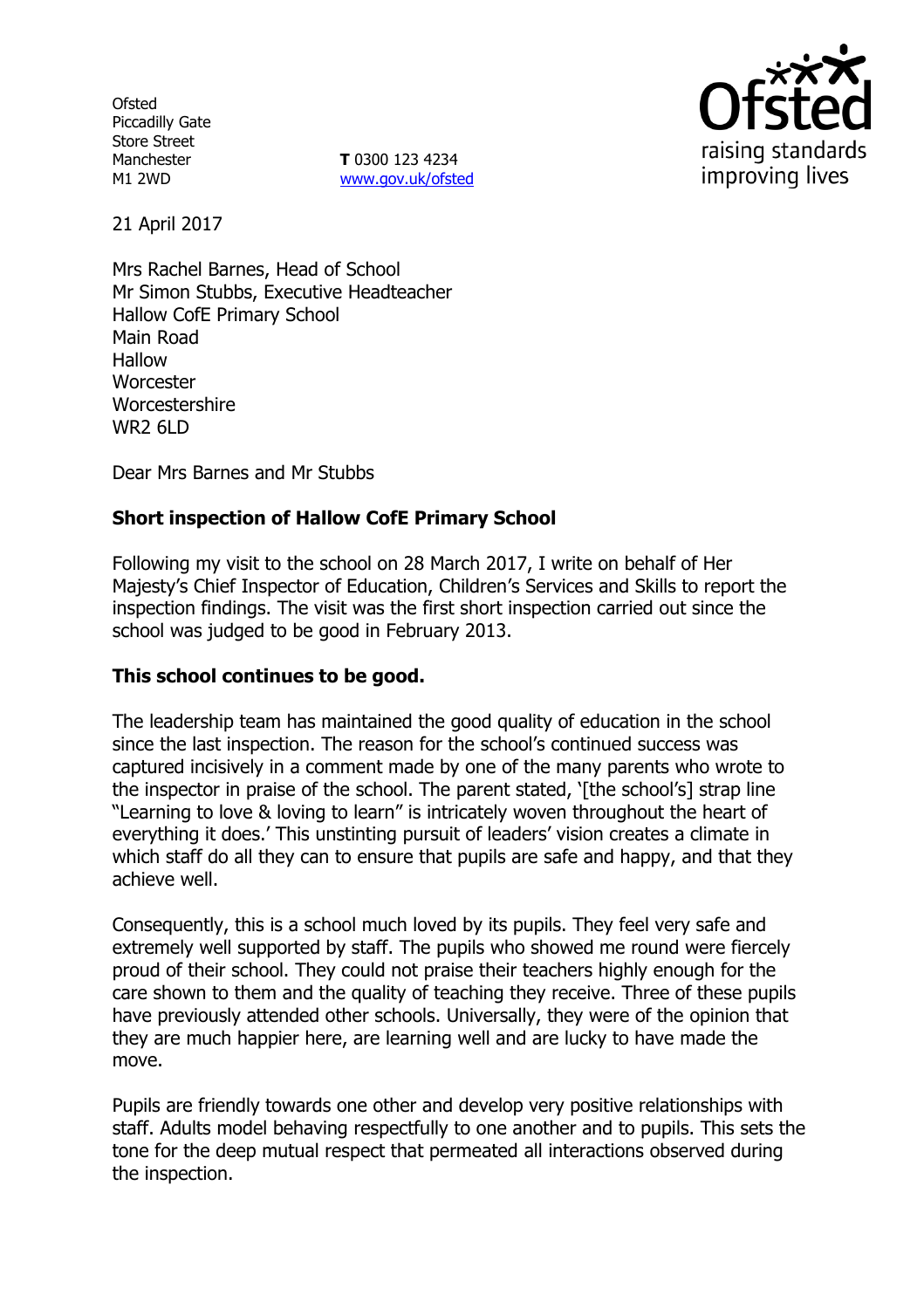

Leaders at all levels take a strategic approach to school improvement, using all available information to help them identify, prioritise and plan the next steps for the school. Decisions are driven by what will be best for the pupils. The effective partnership between you both, as executive headteacher and head of school, provides strong leadership. You jointly ensure that you have a clear and accurate view of the school"s strengths and areas for further improvement. The school gains considerable benefit from being part of the "Astley and Hallow Federation" and working closely with the other partner local primary school.

Governors" very clear understanding of their strategic responsibility is underpinned by a working knowledge of operational matters. However, governors are careful not to let day-to-day issues divert them from a planned, coordinated approach to developing the school. Even when unforeseen circumstances arise, governors demonstrate a measured response, keeping the bigger picture in sight, while taking the short-term actions necessary to support leaders in maintaining the high-quality provision they believe pupils deserve.

All leaders confidently use assessment information to build an accurate picture of strengths and areas for improvement. This evaluation is used to focus effort and resources to where it is most needed to achieve best impact. For example, leaders monitor the impact of the pupil premium funding by checking frequently the progress of each eligible pupil. Changes to each pupil"s programme of support are made in response to these checks. This is why these pupils often make rapid progress. As a result of this effective use of funding, differences between the attainment of disadvantaged pupils and that of their peers are diminishing.

Leaders are always looking for just that extra little bit of improvement. Following the previous inspection, leaders unpicked and systematically tackled the identified areas for improvement. Leaders are not complacent about their success. They have continually revisited and reviewed the actions taken, adapting and adjusting, as needed, to maintain and build upon improvements achieved. During this inspection, leaders were keen to take on board my comments. They see how these relate to their own analysis of data and show clear understanding of how to move these areas forward.

## **Safeguarding is effective.**

Policies and procedures for safeguarding are fit for purpose and robustly applied. This ensures that pupils" safety and well-being are kept to the forefront of the school"s work. Where concerns are identified, rigorous procedures are followed quickly and thoroughly. This means that child protection is taken seriously and appropriate action is taken, including the seeking of advice from external agencies where necessary.

Pupils appreciate the time, effort and resources invested into their safety. They know that staff will listen if they have concerns. They talked about how the school is helping them to build necessary knowledge and resilience to keep themselves safe as they take their next steps in education.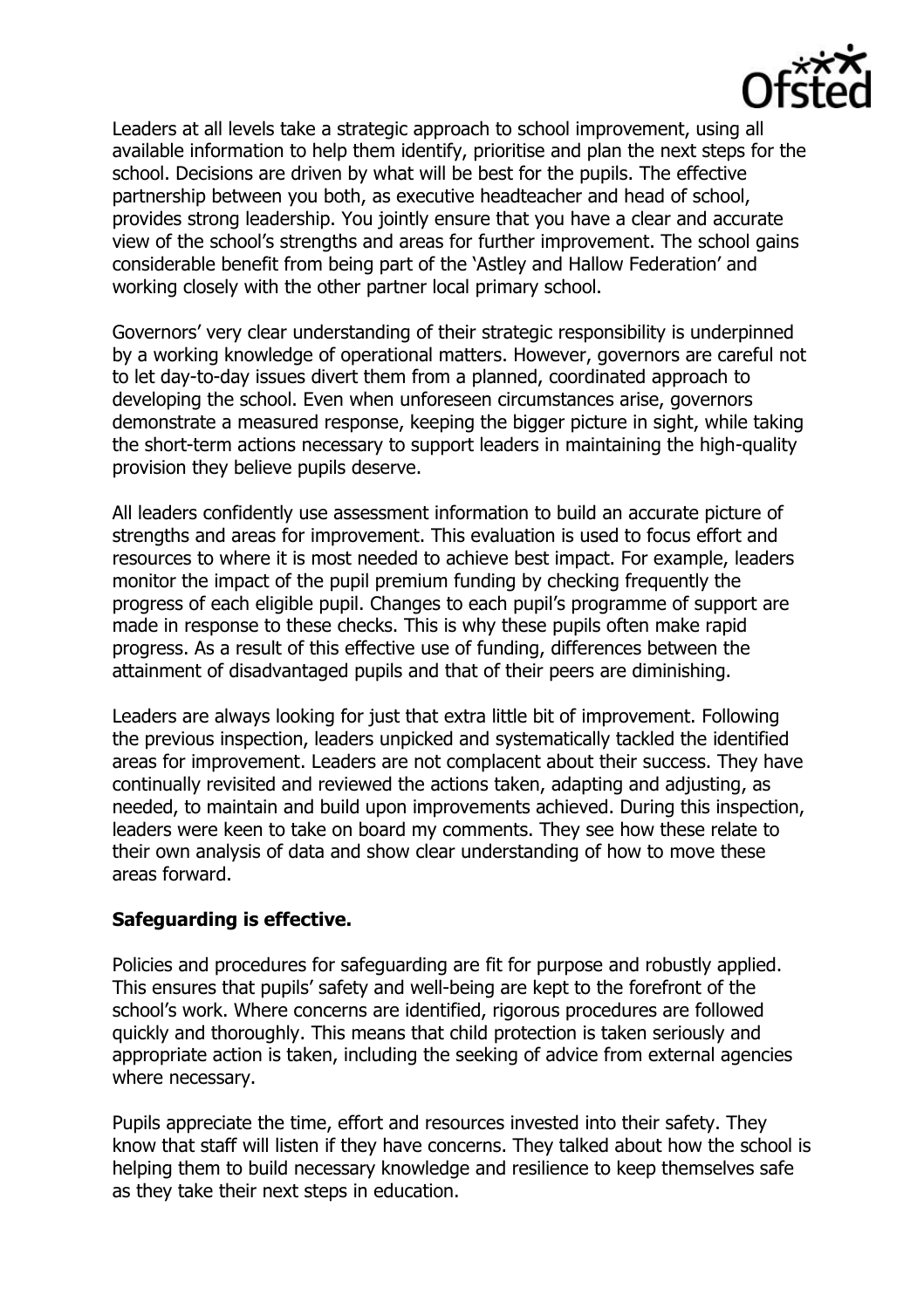

# **Inspection findings**

- Leaders had identified that the attendance of pupils from a small number of families dropped notably last year. School staff work sensitively with parents who are experiencing genuine difficulty bringing their children to school regularly and on time. Nevertheless, leaders have made it clear to parents that low attendance is unacceptable and that, where necessary, legal action will be taken to ensure pupils attend frequently. This has raised parents' awareness of their responsibilities and has had a positive impact on attendance.
- Leaders' close tracking of the achievement of different groups of pupils shows that disadvantaged pupils are making progress at least in line with other pupils nationally. In some cases, disadvantaged pupils are progressing more rapidly in English and mathematics than their peers. This helps them catch up any lost ground and ensures that they attain in line with the expected standards for their age by the time they reach the end of Year 6.
- $\blacksquare$  Most pupils in the school are suitably challenged in lessons. This is why they achieve well. However, inspection evidence shows that some pupils who have attained high standards in the past are not sufficiently well challenged. This means they do not go on to demonstrate the higher degree of understanding one would expect of them. For example, some tasks in mathematics lessons require pupils to spend time repeating what they can already do. When this happens, pupils do not move on to harder work quickly enough. This is limiting the development of their mathematical reasoning skills.
- **Pupils' writing shows a similar picture. Pupils learn about a wide range of** grammar, punctuation and sentence types. Nevertheless, as they move through the school, some do not apply these skills as effectively as they should, given their high starting points. Consequently, by the time they reach the end of Year 6, the proportion of pupils able to demonstrate writing skills that go beyond those typical of most 11-year-olds is lower than the school would like to see.

## **Next steps for the school**

Leaders and those responsible for governance should ensure that:

- $\blacksquare$  pupils apply an increasingly sophisticated range of grammar, punctuation and sentence types to their writing as they move through the school, leading to an increase in the proportion of pupils who can write in greater depth by the end of Year 6
- $\blacksquare$  work given to the most able pupils in mathematics lessons ensures that they learn to reason mathematically with confidence.

I am copying this letter to the chair of the governing body, the director of education for the diocese of Worcester, the regional schools commissioner and the director of children"s services for Worcestershire. This letter will be published on the Ofsted website.